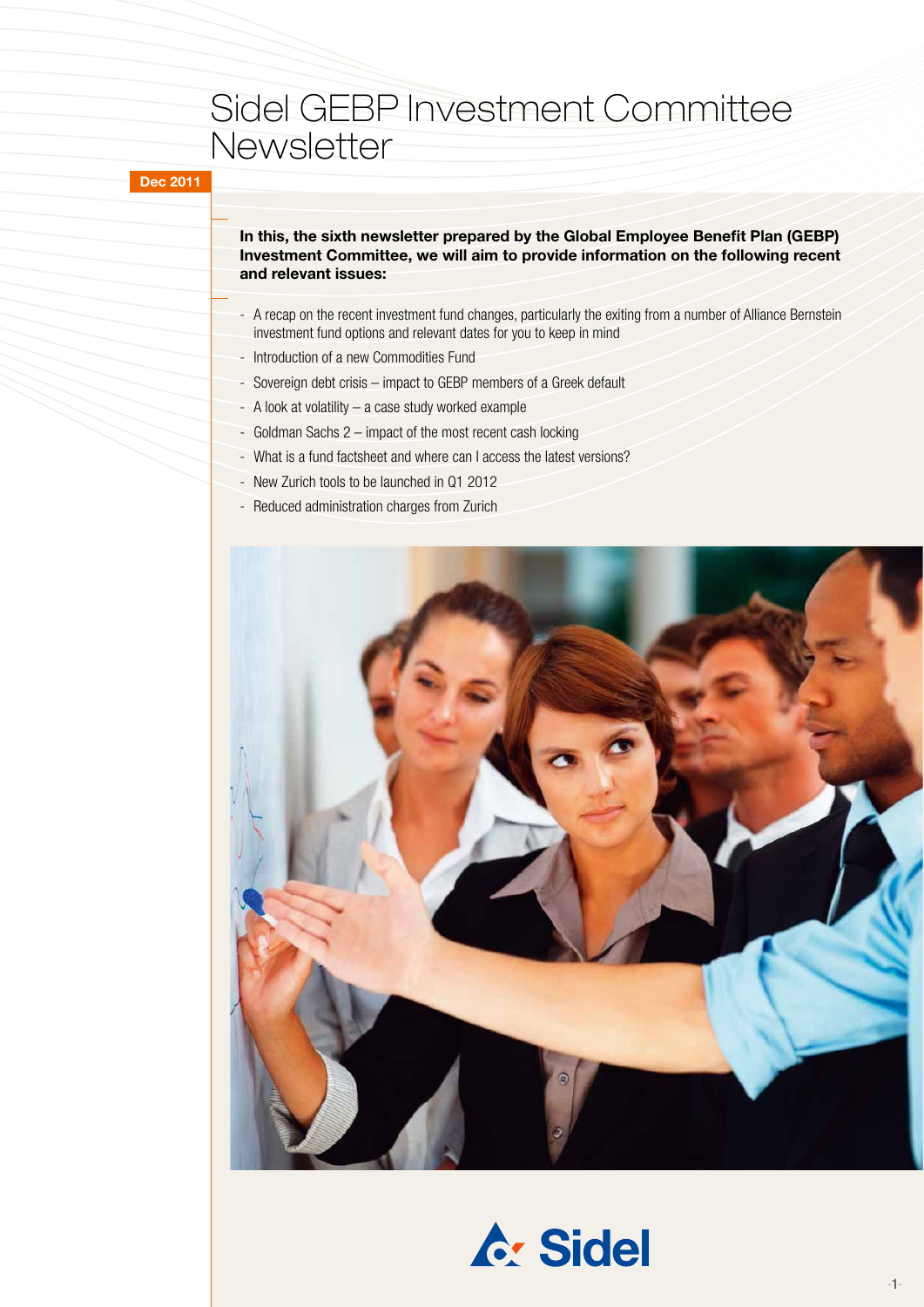# A recap on the recent investment fund changes

### **Dec 2011**

Members of the GEBP have already received communications on the recent Investment Committee decisions to make changes to the GEBP fund line up. We would like to take this opportunity to remind you of the action required from members who have made a self-direct investment election involving the Alliance Bernstein European Value Fund (ROW), the Alliance Bernstein Global Equity

Blend Fund (ROW), or the Alliance Bernstein International Equity Blend Fund (US). If you have made a self-direct investment election involving any of these funds, you are strongly encouraged to review your investment choices at this time as the following fund changes are happening.

| <b>US Section - Old Fund and Style</b>                                       | <b>New Fund and Style</b>                                                                      |
|------------------------------------------------------------------------------|------------------------------------------------------------------------------------------------|
| Alliance Bernstein International Equity<br><b>Blend Fund (Active)</b>        | <b>Lord Abbett International Core</b><br>Equity Fund (Active) $-$ the equivalent fund          |
|                                                                              | Vanguard Developed Markets Index Fund (Passive)                                                |
|                                                                              |                                                                                                |
| <b>Rest of World Section - Old Fund,</b><br><b>Style and Currency</b>        | <b>New Fund, Style and Currency</b>                                                            |
| Alliance Bernstein European Value<br>Fund (Active) – Euro $\epsilon$         | BlackRock Europe ex-UK Equity Index Fund,<br>(Passive) – Euro $\epsilon$ – the equivalent fund |
|                                                                              |                                                                                                |
| <b>Rest of World Section - Old Fund,</b><br><b>Style and Currency</b>        | <b>New Funds, Style and Currency</b>                                                           |
| <b>Alliance Bernstein Global Equity</b><br>Blend Fund (Active) - (US dollar) | MFS Global Equity Fund (Active) - (US dollar)<br>- the equivalent fund                         |
|                                                                              | BlackRock World Equity Index (Passive) -<br>(US dollar)                                        |

The Old and the New fund will co-exist for a short period to allow GEBP members to review their investment mix and make any appropriate changes.

With effect from the 1st February 2012, the outgoing Old Fund, will be removed from the GEBP investment range and any assets remaining in the Old Fund will be transferred into the equivalent New Fund the following day.

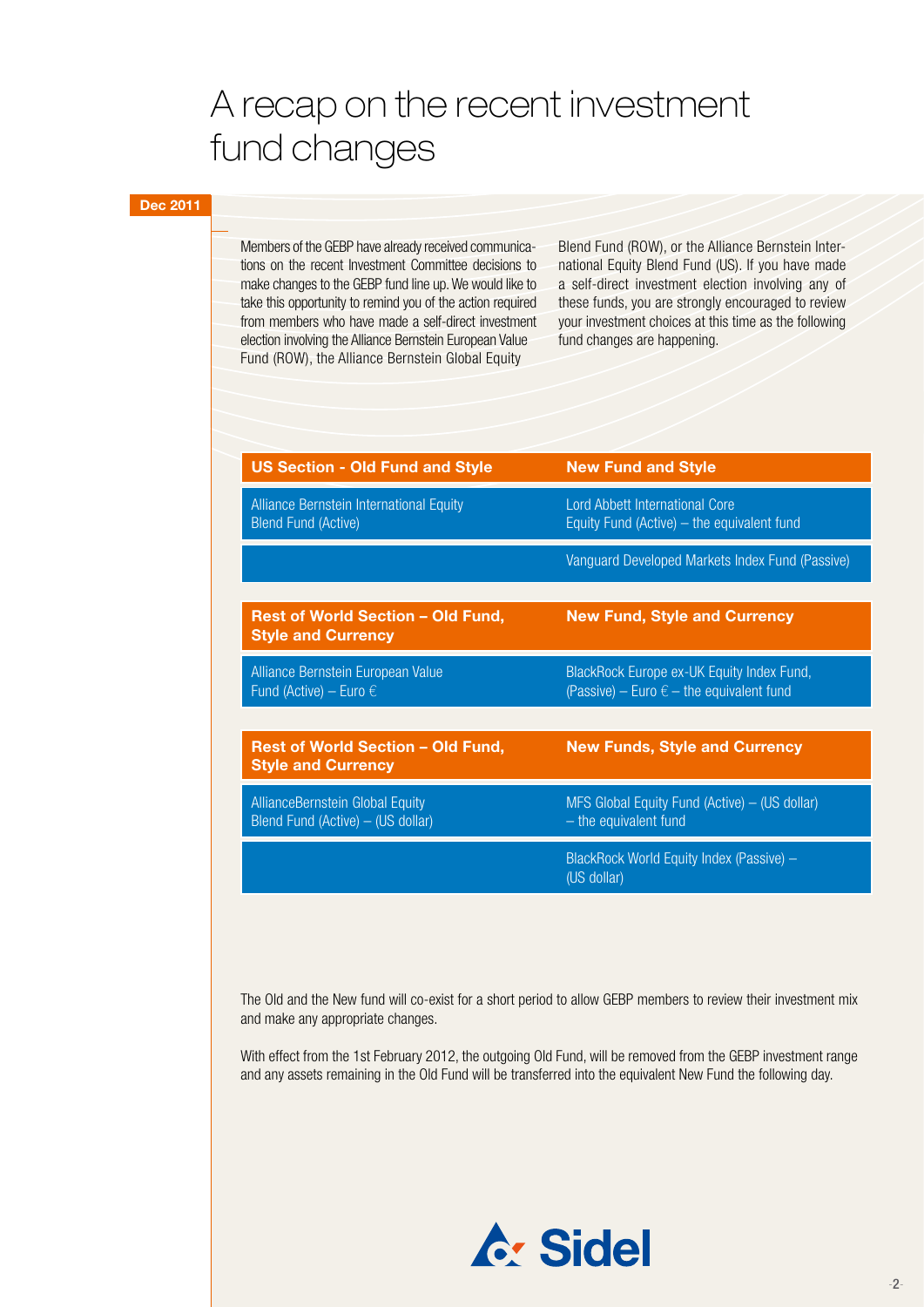# Introduction of a new Commodities Fund

#### **Dec 2011**

The Investment Committee is pleased to advise that with effect from 1 December 2011, a new investment fund will be offered to Rest of World Members, namely the Credit Suisse Nova Commodity Plus USD Fund. The aim of the Fund is to achieve the highest possible capital appreciation by investing in commodity-linked derivative instruments. A diversified portfolio of USD-denominated short-term fixed income and money market instruments is used as collateral. Its low correlation with traditional asset classes makes the Fund an ideal portfolio diversification instrument. Furthermore, it offers good protection from inflation risks in the event of a rise in commodity prices. Rest of World Members will be able to see and access this as an investment option by logging onto ZIO from 1 December 2011.

For US Members, it is also the intention to introduce a Commodities Fund to this section, namely the Credit Suisse Commodity Return Strategy Fund. Currently, this is in the process of being added to the RBC cees investment platform and a brief notification will be sent out to US Members once this becomes available over the next few weeks.

For Swiss Members, the Investment Committee would also like to provide access to investment into a Commodities Fund, but there is a Swiss regulatory restriction surrounding alternative investments. The Investment Committee is considering its options. More details will be provided in due course.

### Sovereign debt crisis

Sovereign (or Government) debt in Europe and the US has seen a number of recent downgrades by the ratings agencies, such as Standard & Poor's, Moody's and Fitch. This reflects the on-going credit crisis and concerns regarding the solvency of developed countries. The US was recently downgraded by Standard & Poor's and lost its treasured AAA credit status (the highest rating available). On Dec. 5, 2011, Standard & Poor's placed the ratings on 15 of the 17 European Economic and Monetary Union member states on watch.

Similarly, concerns around fiscal sustainability and of heightened risk aversion has put pressure on all but the most credit-worthy sovereigns in Europe. Even amongst the high-quality AAA-rated nations, market pricing of sovereign bonds differs significantly. We have recently seen downgrades in Europe (such as Italy and Spain) which indicates that governments are under increased scrutiny and politicians have pressure to regain confidence from the markets, reduce the levels of debt and obtain public support for the implementation of the austerity measures. In particular, Italy seems to be the main candidate for contagion and one of the key beneficiaries of the European Financial and Stability Facility (EFSF).

When there are ratings downgrades, the yields on the debt or bonds increase and the risk of a default rises; that is, the likelihood of the bond issuers being unable to deliver interest and return the original capital investment increases. The risk of default remains small for most countries in Europe, but there are some exceptions, for example, Greece, where private banks holding Greek debt have already agreed to take a 50% write-off of their returns.



The GEBP bond holdings are very diverse and have global exposure which limits the potential impact that the default of the European governments may have on the performance and value of the funds.

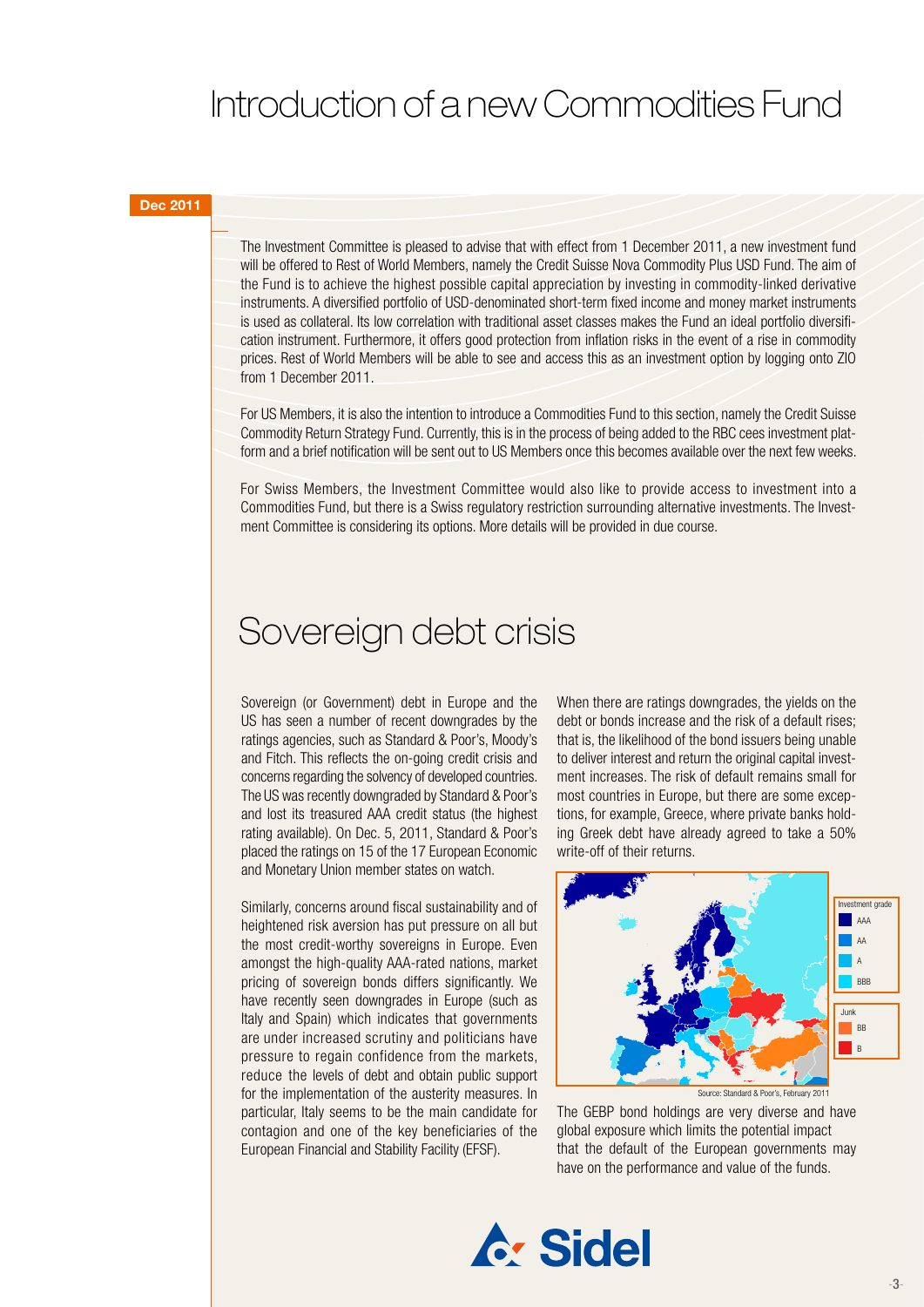### A look at Volatility

One area that will have an impact on each GEBP member's final investment fund value from the GEBP is market volatility. This can best be understood through a worked and real example.

Let's look at one of the GEBP investment fund options, the BlackRock World Index Fund and consider twelve €1,000 contributions invested at various periods, as follows:

- 1) Contribution 1 April 2010
- 2) Contribution 1 May 2010
- 3) Contribution 1 June 2010
- 4) and so on...until
- 12) Contribution 1 March 2011

|        | Contribution | Price  | <b>Units</b> | Value at Retirement<br>or Distribution             |
|--------|--------------|--------|--------------|----------------------------------------------------|
| 010410 | €1,000       | 15.483 | 64.6         | €1,125                                             |
| 010510 | €1,000       | 15.387 | 65.0         | €1,132                                             |
| 010610 | €1,000       | 13.660 | 73.2         | €1,275                                             |
| 010710 | €1,000       | 14.026 | 71.3         | €1,242                                             |
| 010810 | €1,000       | 14.645 | 68.3         | €1,189                                             |
| 010910 | €1,000       | 14.039 | 71.2         | €1,241                                             |
| 011010 | €1,000       | 15.466 | 64.7         | €1,126                                             |
| 011110 | €1,000       | 15.869 | 63.0         | €1,098                                             |
| 011210 | €1,000       | 15.853 | 63.1         | €1,099                                             |
| 010111 | €1,000       | 16.772 | 59.6         | €1,038                                             |
| 010211 | €1,000       | 17.312 | 57.8         | €1,006                                             |
| 010311 | €1,000       | 17.417 | 57.4         | €1,000                                             |
|        | €12,000      | 779.1  | 779.1        | €13,570<br>(calculated as<br>779.1 units x 17.417) |
|        | €12,000      | 13.66  | 779.1        | €10,643<br>(calculated as<br>779.1 units x 13.66)  |

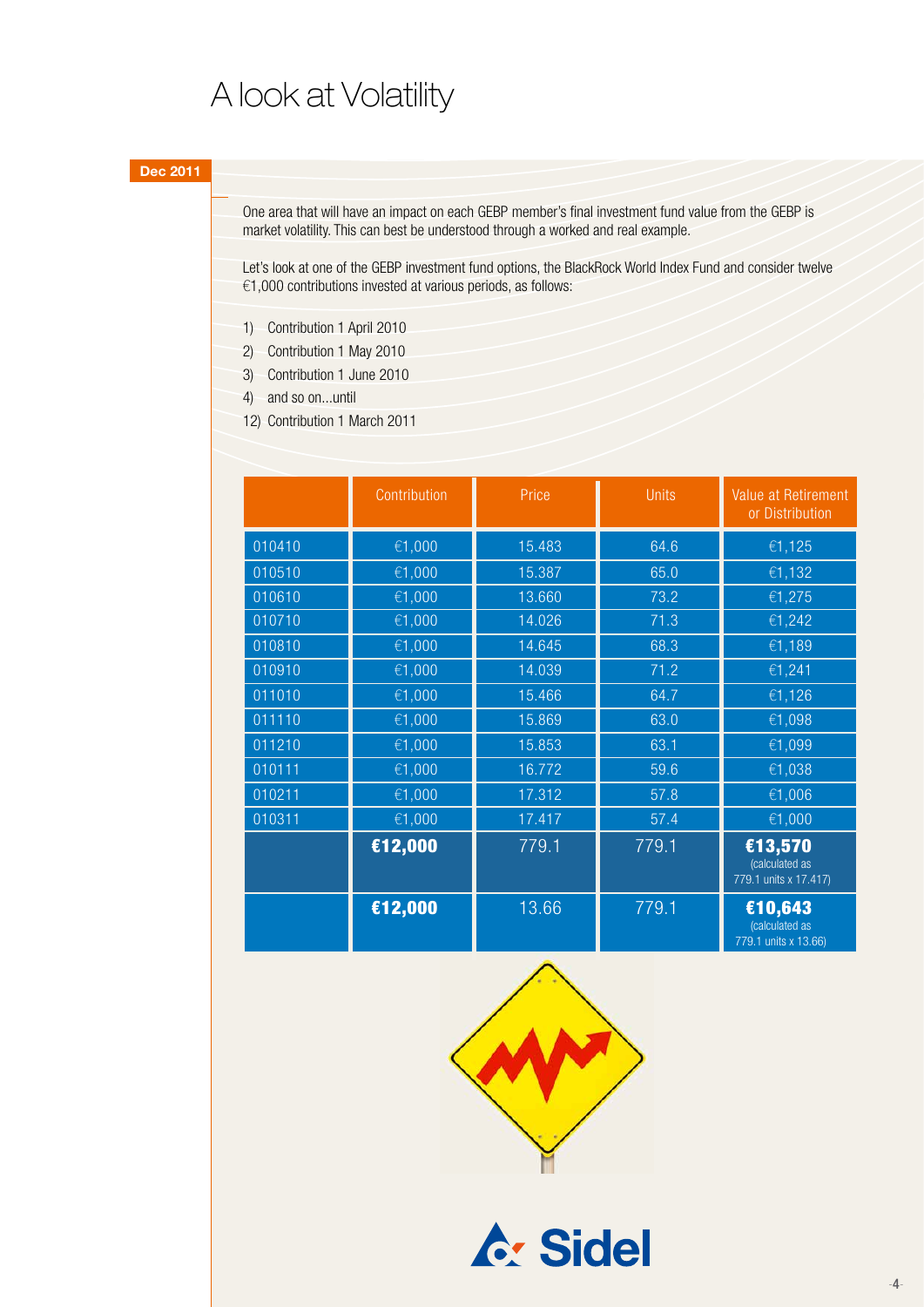

The price of units and the number of units purchased is set out in the table above and you will see that the price has changed over the one year period and there has been a fair amount of volatility. At the 12 month end period the €12,000 total invested contributions would be worth €13,570 as at 1 March 2011.

Taking this a step further, the lowest price was  $€13.66$ at 1 June and if this had been the end price over the 12 month period, the equivalent value would have been only €10,643 (the lowest point). This aims to show the difference between exiting at potentially the top and potentially the bottom of a market.

Attempting to time markets is very difficult to achieve and invariably most that try are unsuccessful. Investors that try to time the market usually do not perform better than investors that stay invested in a selected sector.

With continuous contributions better performance is more likely.

A more common approach to a retirement savings plan is to invest in an equity based strategy in the early years of a career and move to safer bonds and cash based investing as retirement or distribution date gets closer. This reduces risk and protects capital when it is close to its highest value and reduces volatility.

For many members of the GEBP, the Lifestyle strategies offer a great means to invest in growth markets at younger ages, then automatically and systematically diverting contributions and accrued assets into defensive assets as retirement approaches. Members may wish to refresh their knowledge of how the GEBP Lifestyles work by reviewing the revised booklets/handbooks.



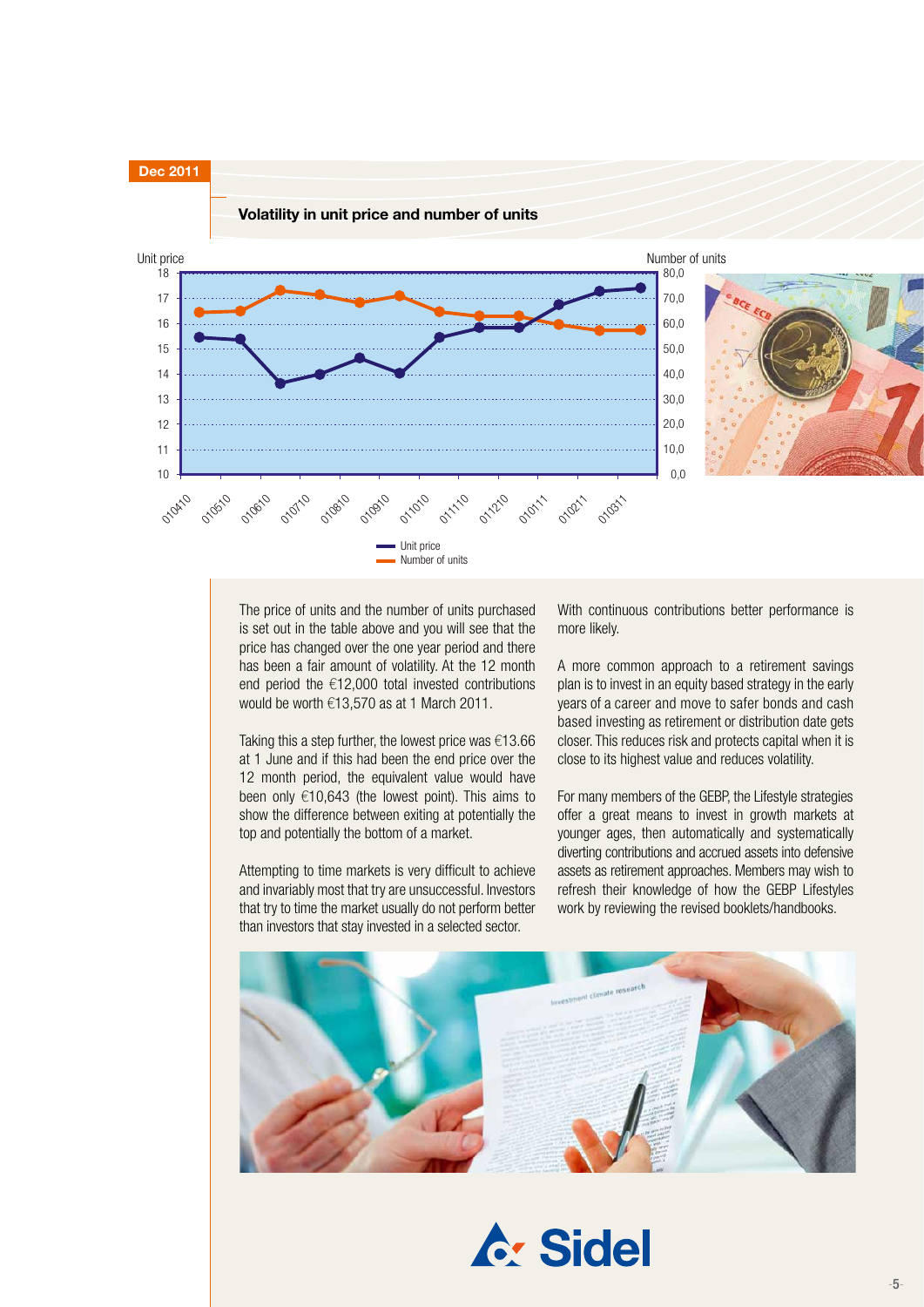# Goldman Sachs Signum Fund – impact of cash locking

### **Dec 2011**

A very recent development that has impacted the Goldman Sachs Signum Fund (the Signum Fund) is that the volatility in the financial markets has resulted in this fund becoming 'Cash locked', which means that instead of having exposure to equities, the Fund is entirely invested in cash and will remain so throughout the remainder of its life.

Members of the GEBP will recall that the Signum Fund was designed to have an 80% protection level, a level below which your GEBP value could not fall. In times of volatility, if the markets fell significantly, a point could be reached where the Signum Fund would 'Cash lock' to deliver the 80% protection level. Once 'Cash locked' the Signum Fund is unable to unlock itself and effectively it becomes a Cash fund going forward. This

chain of events recently occurred and the Signum Fund is now 'Cash locked'.

The purpose of the Signum fund was to provide exposure to equity returns whilst offering protection against equity market falls. If you invested a lump sum of 100 Euros at the launch of Signum (2009), your initial investment would now be worth around 96 Euros; if this investment had been into European equities without the protection offered within Signum, that initial investment would now be worth around 78 Euros.

The Investment Committee meeting is currently deciding how to proceed with regard to the future for this type of protection investment fund. A communication to GEBP members will follow in due course.



### What is a fund factsheet?

Members of the GEBP have access to a wide range of support not only to help you understand the GEBP, but also to assist you to make informed investment decisions. In earlier Newsletters, the Investment Committee have directed you to the websites in order to gain access to your pension account online and we are pleased that an increasing number of members are choosing to use either Zurich on-line (Rest of World and Swiss) or RBC cees (US) to obtain more information.



Following the recent Investment Survey results, it became clear that some members of the GEBP were unaware that each of the investment funds offered through the GEBP had its own updated 'Fund Factsheet'. This is a very useful source of information that usually contains:

- Target benchmarks for the fund
- Past performance against those benchmarks
- Top ten holdings
- • Volatility measures
- Information on the fund and its charges, the management team, the investment style and so on

The following extract might give you a better feel for what the 'Fund Factsheet' offers in terms of information.

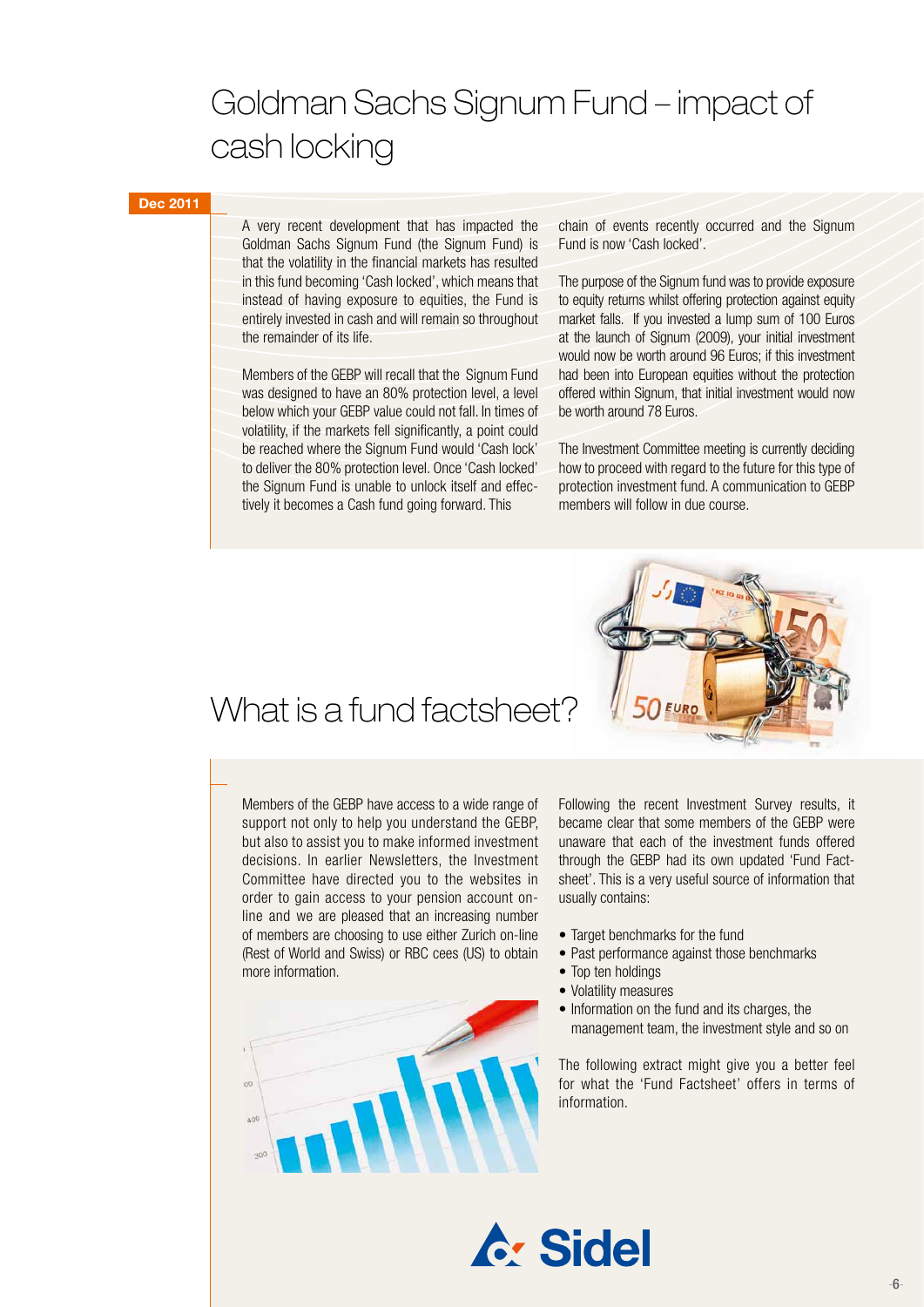## BlackRock World Index, October 2011

#### **Dec 2011**

#### **Zurich fund Information (as at 30/9/2011):**

| Launch date                     | 24/09/2009             |
|---------------------------------|------------------------|
| <b>Current bid</b>              | <b>USD 14.990</b>      |
| Fund size (m)                   | USD 26.92 (as at       |
|                                 | 31/08/2011)            |
| <b>Financial Express sector</b> | Equity - International |
| Fund currency                   | <b>USD</b>             |
| ZIL charge                      | 0.00%                  |
| Annual management charge*       | 0.10%                  |
| Crown rating<br>$***$           | N/A                    |
|                                 |                        |

### **Additional fund information (as at 30/09/2011):**

SEDOL 0236720

Benchmark MSCI THE WORLD INDEX ISIN Code IE0002367203

*SEDOL codes © London Stock Exchange, reproduced under Licence.*

\*Please note, this charge is deducted daily before calcultating the unit price. This does not include any product charges. For further information on product charges, please refer to the relevant product brochure and policy terms and conditions.

\*\*Financial Express Crown Ratings is a quantitative based ratings system founded on historical performance, volatility and consistency, and funds are ranked within their peer groups. Peer groups are deemed to be the sectors as defined by Financial Express. The lowest-rated funds in a sector carry a single crown, and the highest are awarded five crowns. Funds without a three-year track record are not rated.

#### **Fund objective:**

To achieve a return in line with the international equity markets.

#### **Assets (as at 30/9/2011):**





**Regions (as at 30/9/2011):**





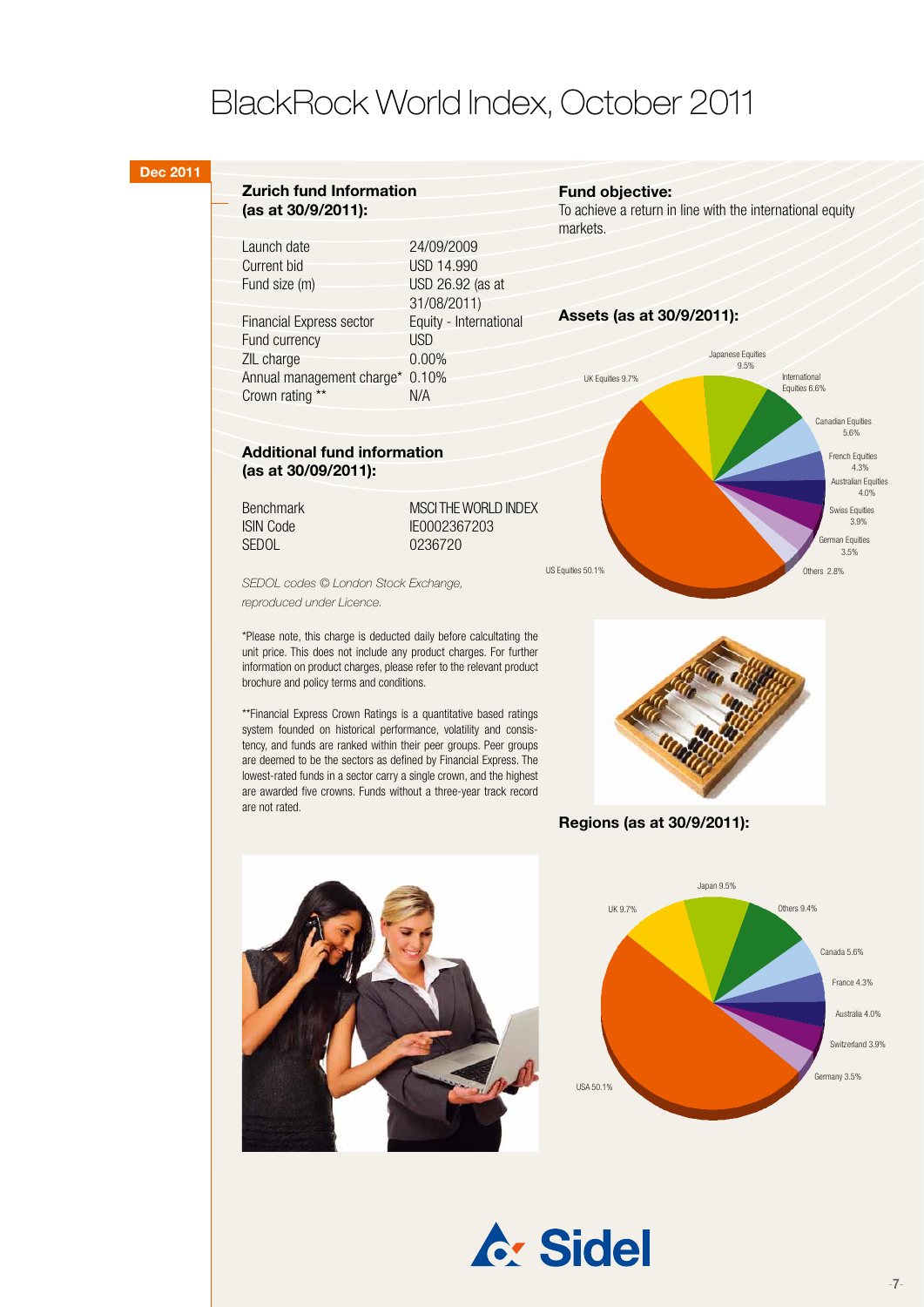#### **Dec 2011**

 $\overline{\phantom{a}}$ 

The Investment Committee would encourage GEBP members to review the 'Fund Factsheets' on a regular basis. Most of them are updated on a monthly basis, with some less frequent.

To access one or all of the GEBP 'Fund Factsheets', please identify the GEBP Section you belong to and if ROW or Swiss, then you need to do the following.

### **ROW and Swiss members can access Fund Factsheets as follows:**

- 1. Log onto ZIO https://online.zurichinternationalsolutions.com, enter your user identification, password and PIN.
- 2. Select the Fund centre from the left hand menu and you will see a list of the Fund Factsheets.

#### **US members can access Fund Factsheets as follows:**

- 1. Log onto the member website on http://www.rbccees.com, enter your user identification, password.
- 2. Select the Bespoke Links on from the left hand side menu.
- 3. Select Fund Factsheets and you will see a list of the Factsheets.

# Information about new tools



Over the last year and a half, the main administrator of the GEBP, Zurich International Life, has been developing new tools to help members with decision-making around their pension savings. This development has led to the forthcoming launch of three new tools, as follows:

- $\bullet$  Retirement Planner tool this pension projection tool is to be launched in Quarter 1 2012 and will allow GEBP members to obtain an indication of the future value of their GEBP pension savings. Members can project their current holdings and future contributions into a future lump sum amount or retirement income based on a range of assumptions around investment growth, inflation and so on.
- Attitude to Risk assessment tool this tool is also due to be launched in Quarter 1 2012. The assessment tool takes the form of a quiz that aims to support GEBP members identify what kind of investor they

are through a range from cautious, balanced to adventurous. The tool will then guide the member to an available range of investment funds that might be most suitable for the identified investor type. It is important to note that the tool will not be providing investment advice, but tries to match investment funds to the risk appetite of member based on the risk profile of these funds. The risk appetite of an individual can change over the years due to changes for example in financial position, lifestyle or family situation. It is therefore advisable to perform the risk assessment on a regular basis.

• Individual Rate of Return calculator – this third tool is due in early 2012 and will aim to provide GEBP members with a means to identify the actual investment returns that they have achieved from their investments in the GEBP. It can do this for the overall policy holdings as well for each individual investment fund over various periods.